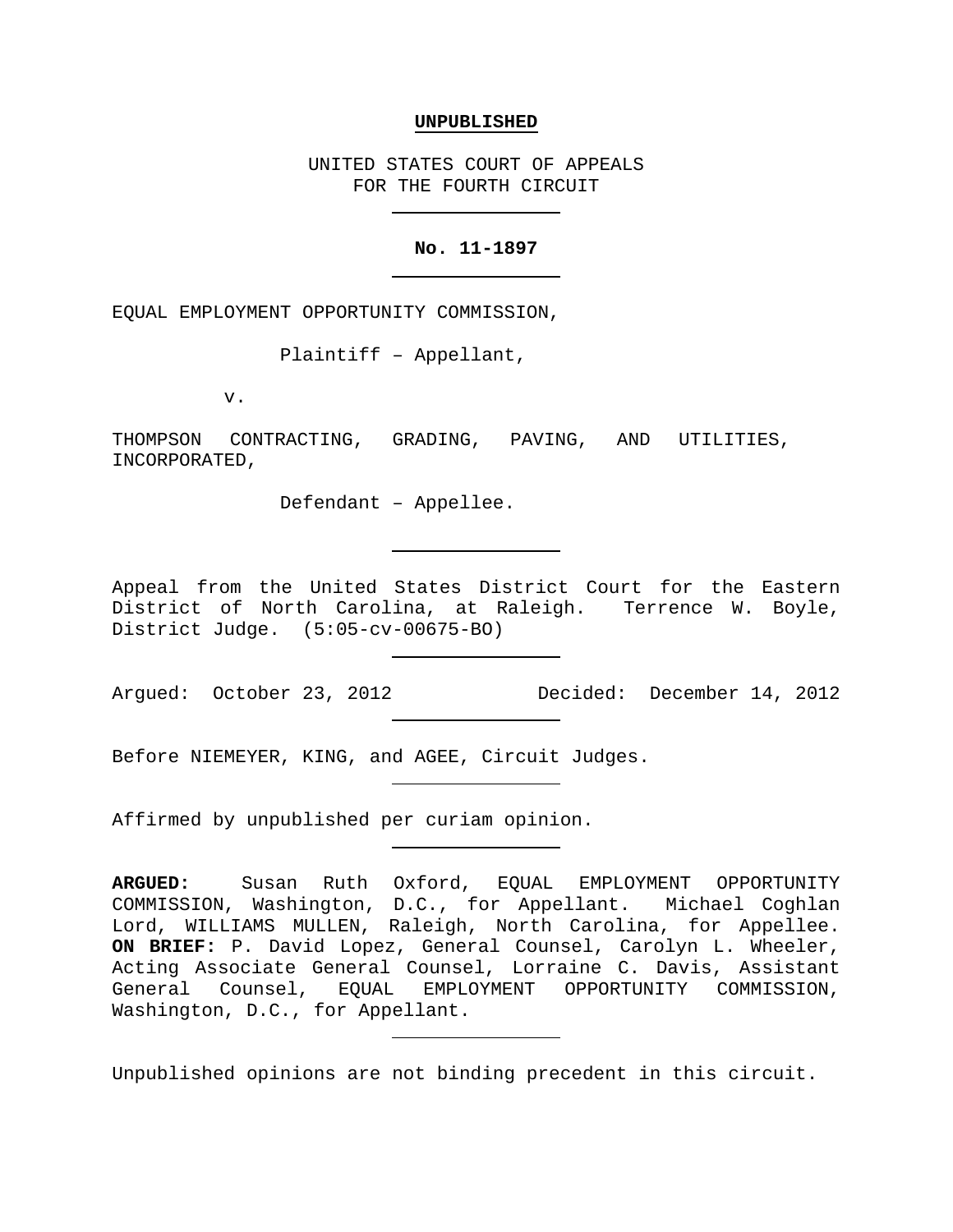PER CURIAM:

The Equal Employment Opportunity Commission (the "EEOC") appeals the district court's award of summary judgment to Thompson Contracting, Grading, Paving, and Utilities, Incorporated, in these Title VII proceedings. In September 2005, the EEOC initiated this action in the Eastern District of North Carolina, alleging that Thompson Contracting had violated Title VII by failing to accommodate the Saturday Sabbath observance of a former employee named Banayah Yisrael, an adherent of the Hebrew Israelite faith who had been a dump truck driver for Thompson. The court rejected the EEOC's claim, concluding that Thompson had not breached its Title VII obligations. See EEOC v. Thompson Contracting, Grading, Paving, & Utils., Inc., 793 F. Supp. 2d 738 (E.D.N.C. 2011). As explained below, we affirm.

I.

### A.

1.

Thompson Contracting was a construction contractor that provided grading, paving, and utility services for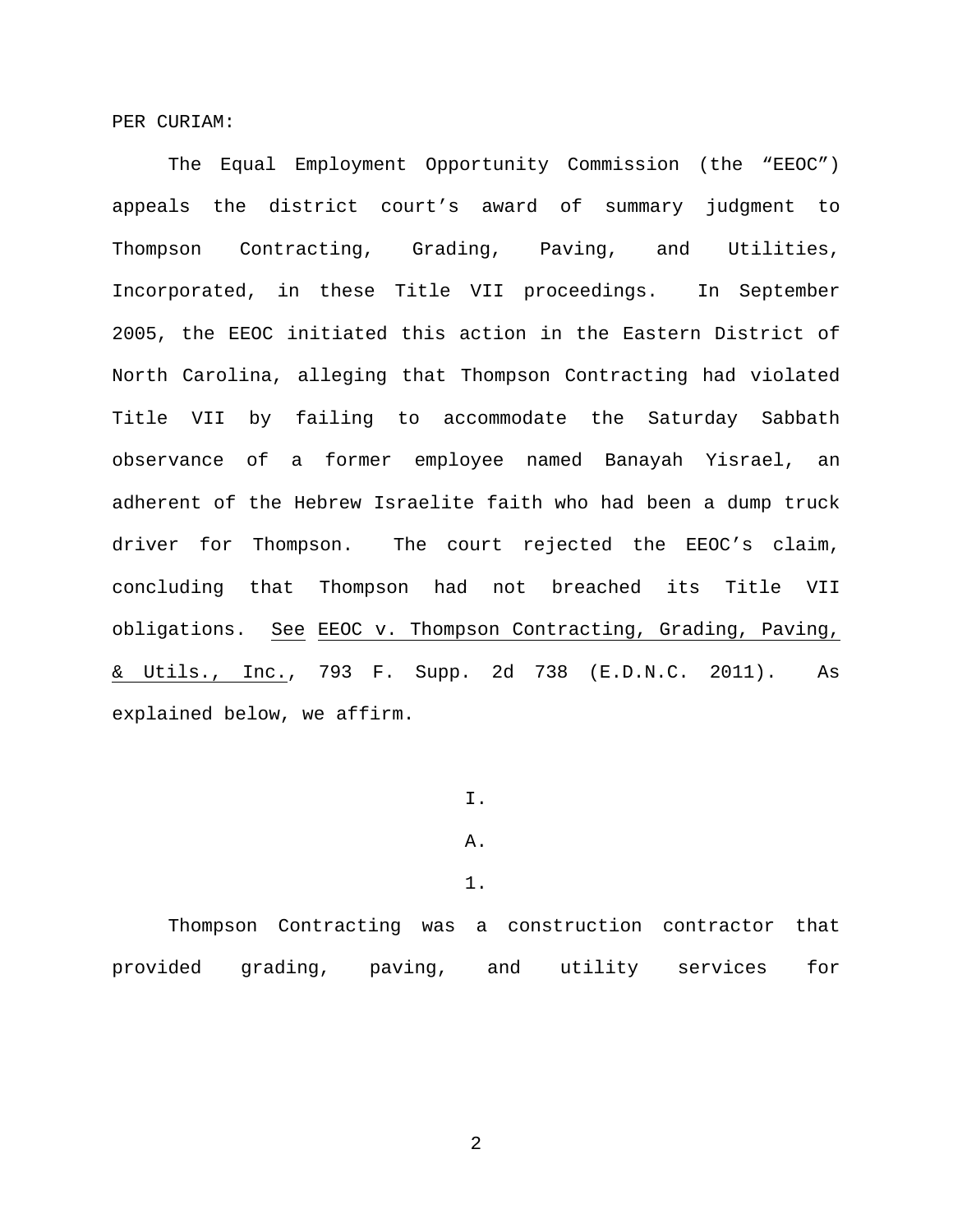transportation projects in eastern North Carolina.<sup>[1](#page-2-0)</sup> During the relevant period, Thompson operated on a normal workweek of Monday through Friday, but its operations were weather-sensitive and largely dependent on soil conditions. In order to meet project deadlines and make up for days lost due to bad weather, Thompson's employees were frequently required to work on Saturday.

Thompson Contracting normally had approximately 250 employees, roughly 200 of whom were general equipment operators who ran various machines and vehicles not requiring a commercial driver's license ("CDL"). Additionally, Thompson usually owned about eight vehicles whose drivers were obliged to maintain a CDL: five dump trucks, a water truck, and two lowboys (flat trailers that transport heavy equipment). A CDL driver is a specialty position, and Thompson employed approximately eight CDL drivers.

It was not uncommon for Thompson Contracting to rent additional dump trucks to assist with large hauling operations. To meet such needs, Thompson would hire "independent contractor" dump trucks, which cost from \$50 to \$100 per hour each. On a

<span id="page-2-0"></span> $1$  The facts spelled out herein are drawn from the record compiled in the district court, and they are recited in the<br>light most favorable to the EEOC, as the nonmoving party. See light most favorable to the EEOC, as the nonmoving party. EEOC v. Navy Fed. Credit Union, 424 F.3d 397, 405 (4th Cir. 2005).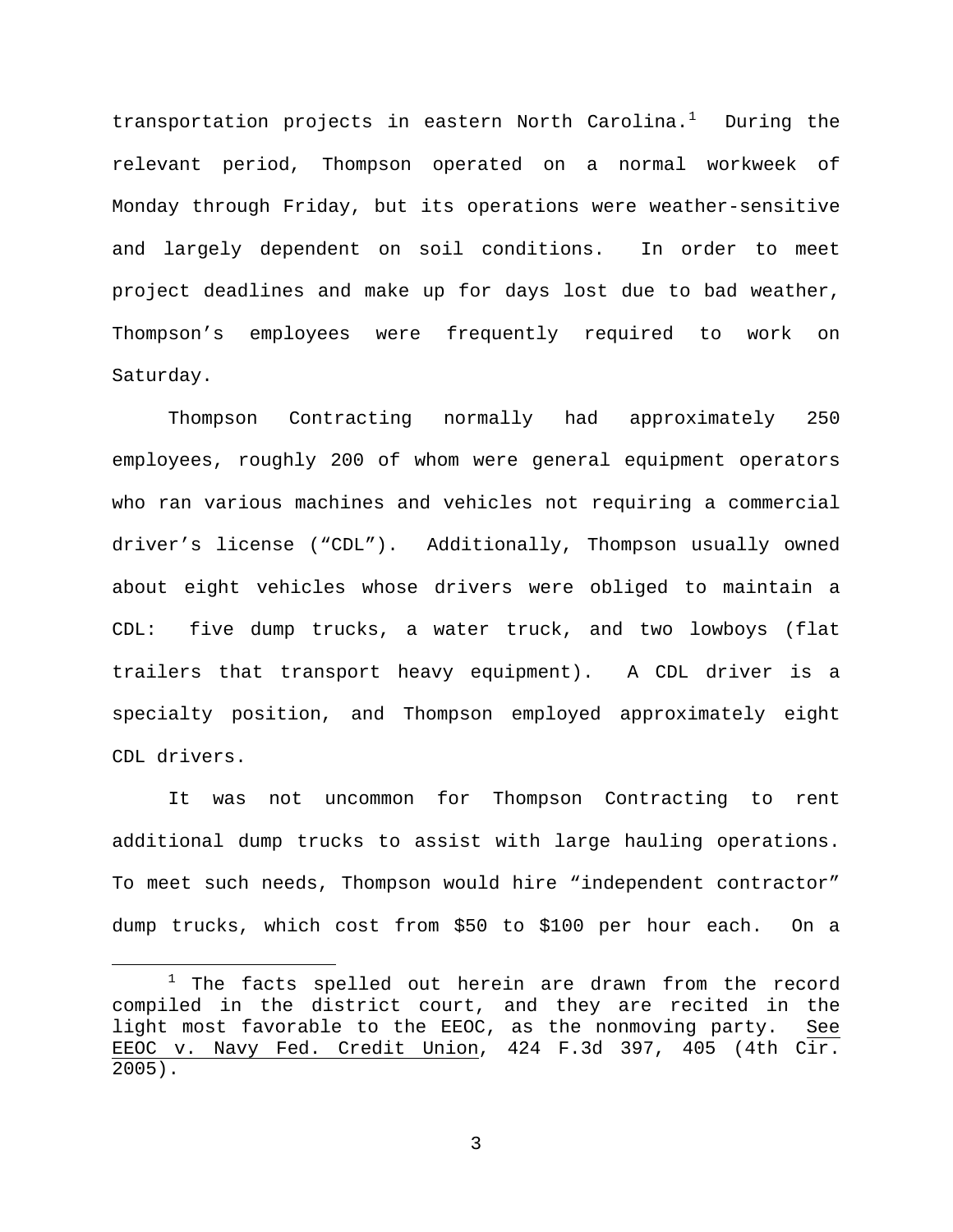busy day, Thompson would utilize as many as forty-five independent contractor dump trucks.

# $2.$

As an adherent of the Hebrew Israelite faith, Mr. Yisrael observed his Sabbath on Saturday. Yisrael's Sabbath observance required him to refrain from working between sunrise and sunset. Thompson Contracting twice employed Yisrael as a dump truck driver, hiring him first in June 2004. During Yisrael's initial period of employment, Thompson became aware of his religious beliefs, scheduled him to work on only one Saturday, and did not discipline him for his absence on that occasion. In September 2004, however, Yisrael tested positive for marijuana and was terminated.

In November 2004, Yisrael reapplied for employment as a dump truck driver and was rehired by Thompson Contracting. Jim Stafford, Thompson's Director of Operations, decided to rehire Yisrael after being assured that his drug use was under control. At that time, Yisrael completed an application indicating his unavailability for Saturday work.

On the first Friday after being rehired, Yisrael was asked to work the following day, December 4, 2004. Yisrael responded to Mike Lowe, his immediate supervisor, that he could not work because of his religious obligation. All of Thompson Contracting's other dump truck drivers worked that Saturday.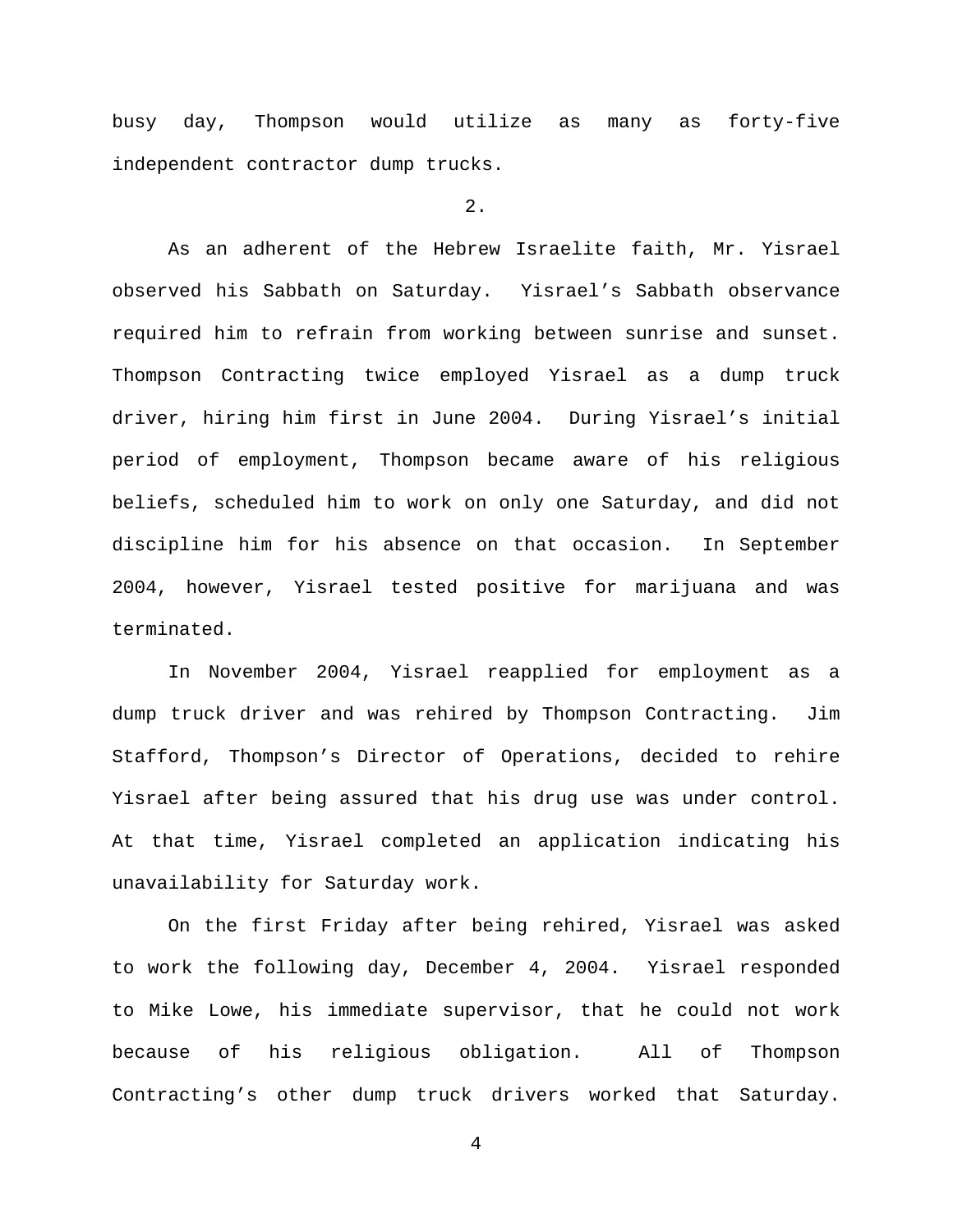Thompson did not use any independent contractor dump trucks, and Yisrael was not disciplined for his absence. Yisrael was absent again on Thursday, December 9, 2004, due to an appointment concerning a veterans assistance issue. Although Yisrael had notified Lowe the day prior to the appointment of his anticipated absence, Yisrael received a verbal warning from Stafford for that absence.

On Friday, December 17, 2004, Lowe directed Yisrael to work the following day. When Yisrael informed Lowe that he could not, Lowe responded, "I understand." J.A. 737-38.<sup>[2](#page-4-0)</sup> Yisrael did not work on Saturday, December 18, 2004, but Thompson Contracting's other dump truck drivers worked that day. Thompson also hired thirteen independent contractor dump trucks for that Saturday's work. On Monday, December 20, 2004, Yisrael received a written warning for his Saturday absence, and he was suspended for three days. The warning specified that "this is the second week in a row this has happened," and that the "next infraction will result in termination." Id. at 907.

On Friday, February 11, 2005, Lowe directed Thompson Contracting's dump truck drivers, including Yisrael, to work the next day. All dump truck drivers save Yisrael worked that

<span id="page-4-0"></span> $2$  Citations herein to "J.A.  $\_\_\_\$ " refer to the contents of the Joint Appendix filed by the parties in this appeal.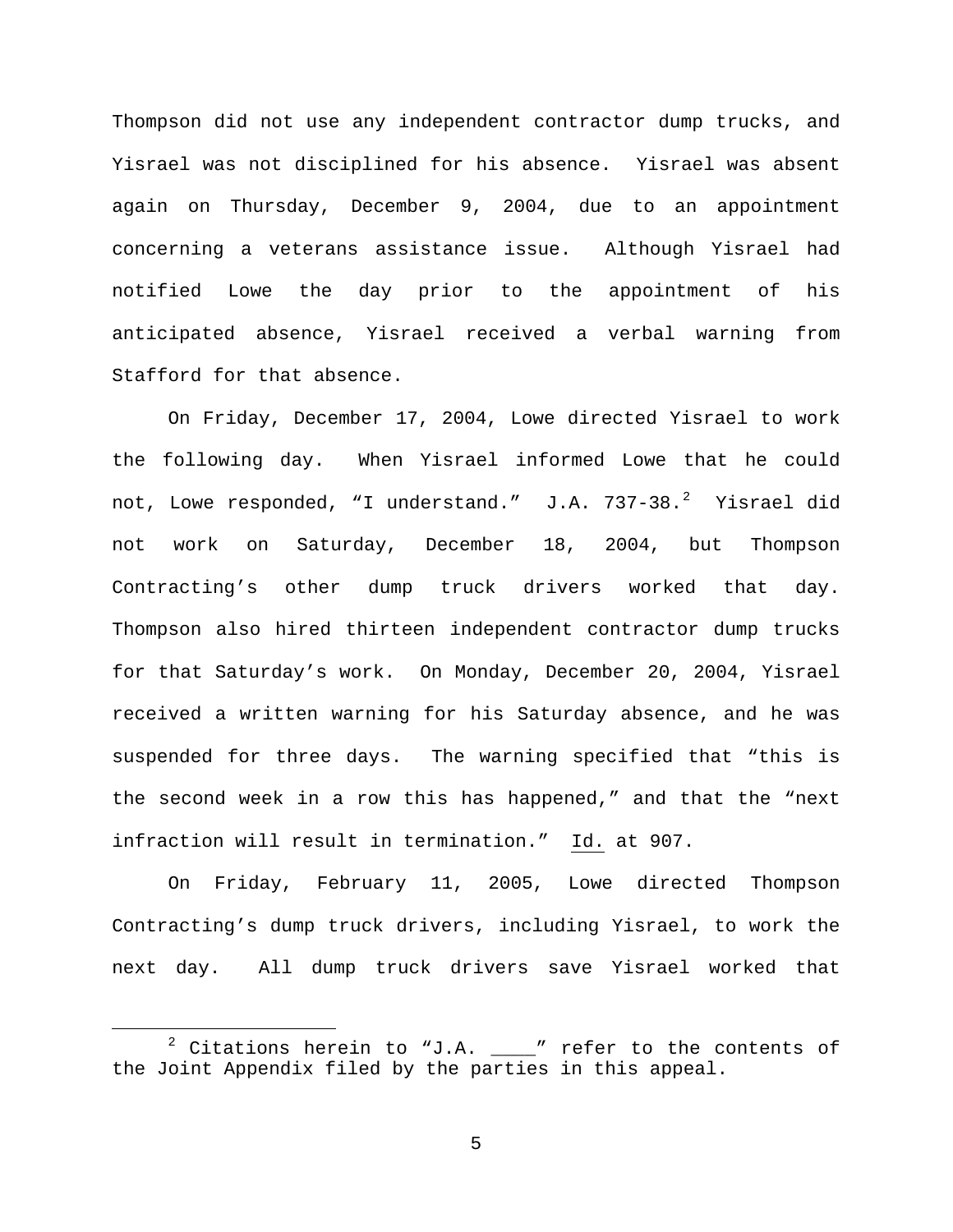Saturday, and Thompson also hired twelve independent contractor dump trucks. Due to adverse weather, no dump truck drivers worked on Monday, February 14, 2005. That very day, however, anticipating that he would be fired for his absence the previous Saturday, Yisrael filed a charge with the EEOC alleging that Thompson had failed to accommodate his religious beliefs. Yisrael's anticipation of being fired turned out to be correct. When he reported for work on Tuesday, February 15, 2005, Thompson terminated Yisrael's employment. The termination notice specified that Yisrael was being discharged for his failure to have regular and dependable attendance. Stafford advised Yisrael that he "was being terminated because [his] religious schedule conflicted with the company's work schedule." J.A. 1139.

### B.

On September 28, 2005, the EEOC filed its Complaint against Thompson Contracting in the Eastern District of North Carolina, alleging that Thompson had discriminated against Yisrael by failing to accommodate his religious beliefs and ultimately terminating him because of his religion. In addition to back pay, front pay, and punitive damages, the Complaint sought injunctive relief in the form of Yisrael's reinstatement, plus an order barring Thompson from future discrimination and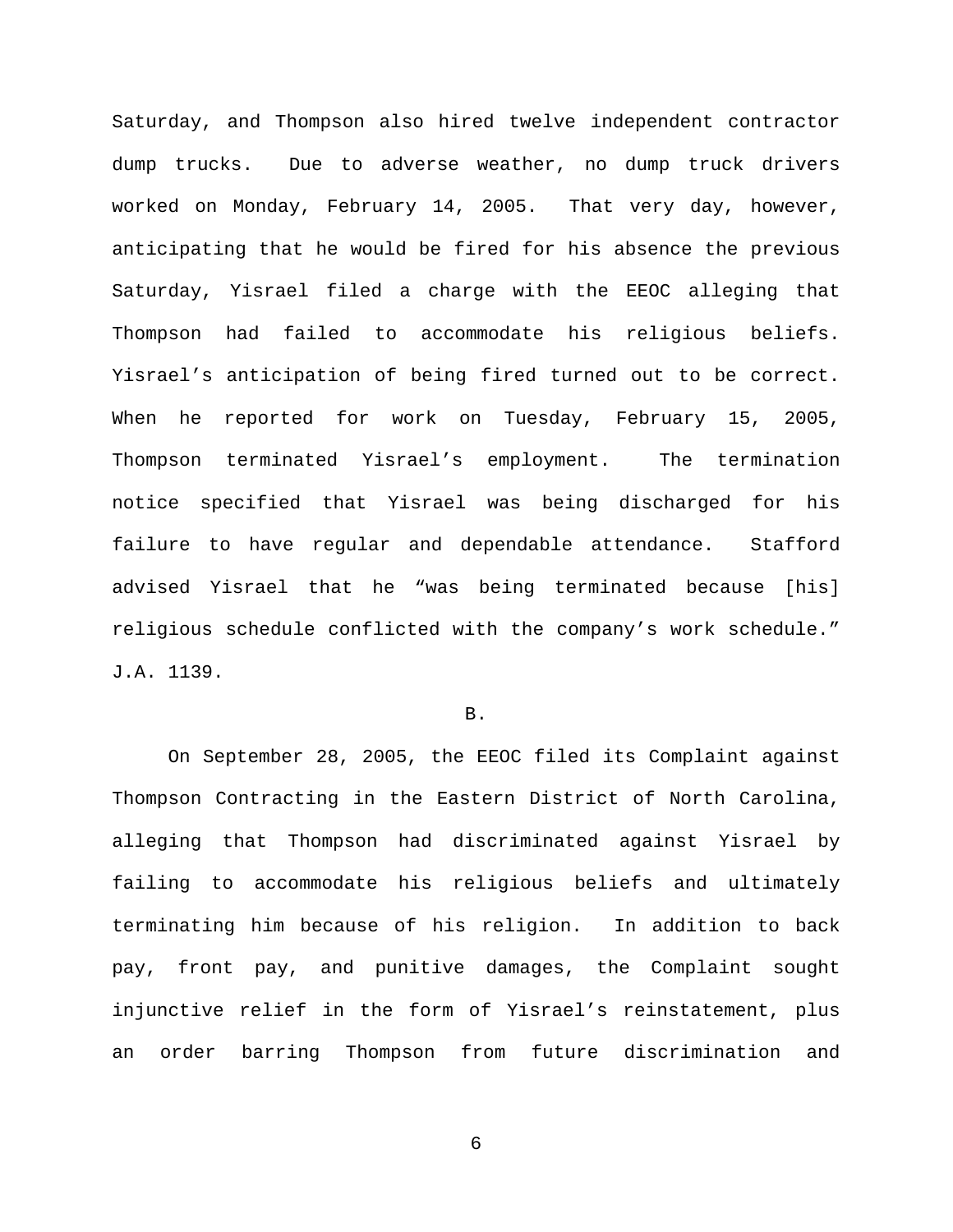directing the adoption of policies that would eradicate the effects of its past discrimination.

Through subsequent discovery, the EEOC ascertained that another Thompson Contracting employee, general equipment operator Ivan Larios, had been permanently excused from work on Saturdays in order to accommodate his Saturday Sabbath observance. The EEOC also learned that a small number of Thompson's general equipment operators possessed CDL licenses, though they were neither listed on Thompson's liability insurance policies nor trained to drive Thompson's dump trucks.

After the close of discovery on April 20, 2007, Thompson Contracting moved for an award of summary judgment. On March 31, 2008, the district court granted the summary judgment request, concluding that Yisrael's termination was performancerelated and identifying no evidence that Thompson had discriminated on the basis of Yisrael's religion. The EEOC appealed and, by decision of June 25, 2009, we concluded that the EEOC had made a prima facie showing under Title VII, and that the evidence presented a genuine factual dispute on why Yisrael was actually terminated. We thus vacated the judgment and remanded for further proceedings. See EEOC v. Thompson Contracting, Grading, Paving, & Utils., Inc., 333 F. App'x 768 (4th Cir. 2009). In so doing, we observed that "summary judgment might still be proper if Thompson shows that it could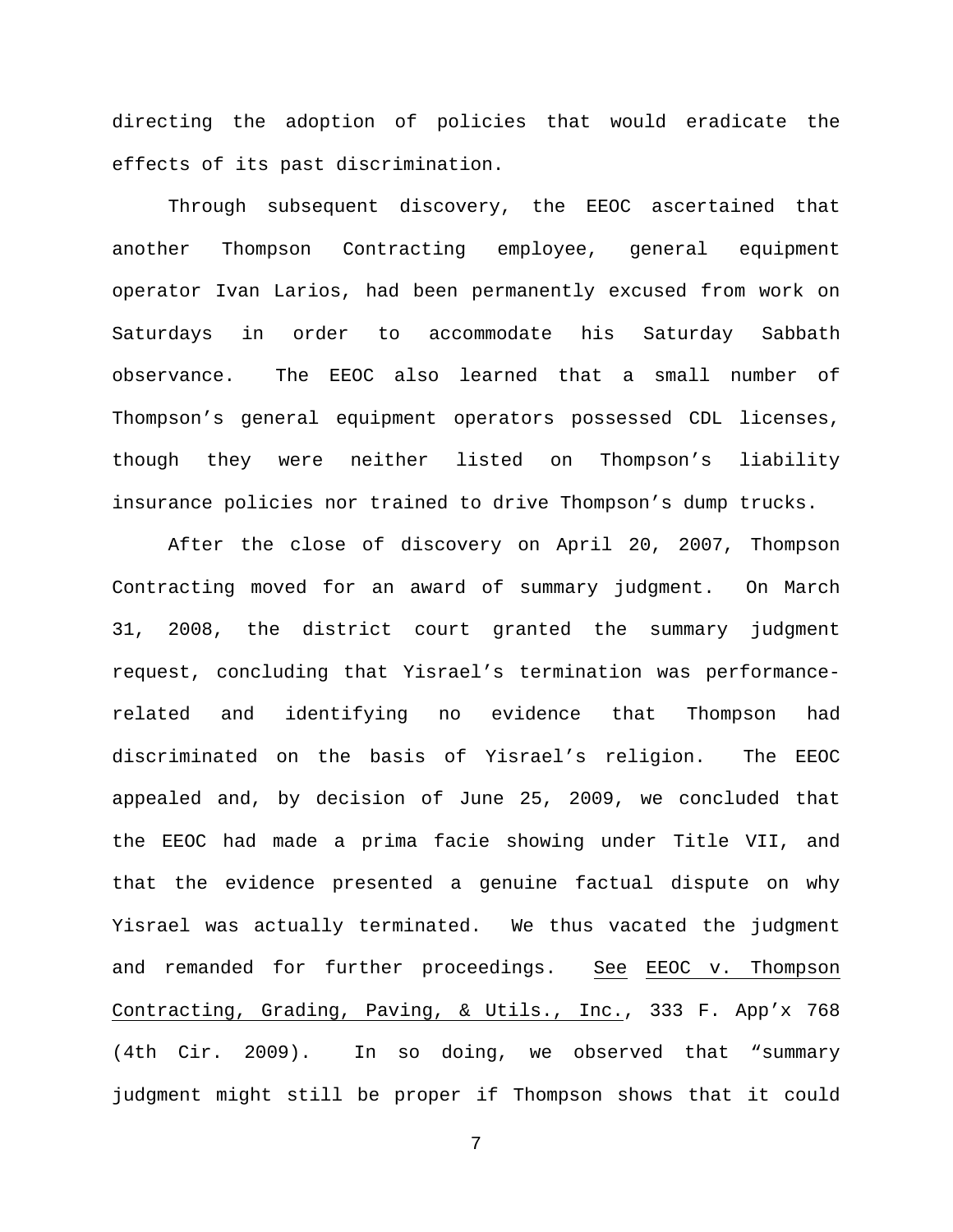not reasonably accommodate Yisrael's religious needs without undue hardship." Id. at 772.

On remand, in late April 2010, the district court ordered briefing on the reasonable accommodation issue. Thompson Contracting asserted in its brief, for the first time, that the EEOC's claim for injunctive relief was moot because Yisrael was not eligible to be rehired. Thompson also filed the declaration of a theretofore unidentified witness, Brandon Hudson, a Thompson vice president. On July 6, 2010, the EEOC moved to strike the mootness defense as well as the Hudson declaration. The EEOC asserted that any evidence flowing from the declaration was barred by Rule 37(c)(1) of the Federal Rules of Civil Procedure, which prohibits the use of undisclosed information or witnesses "unless the failure [to disclose] was substantially justified or is harmless."

On October 18, 2010, the district court entered an order accepting Thompson Contracting's mootness defense and thereby dismissing the EEOC's claim for injunctive relief. By its order, the court also ruled that the late disclosure of Hudson as a witness was harmless, and it reopened discovery for sixty days for the limited purpose of deposing Hudson.

On November 4, 2010, the EEOC served Thompson Contracting with an unauthorized new set of discovery requests containing interrogatories and requests for production of documents. On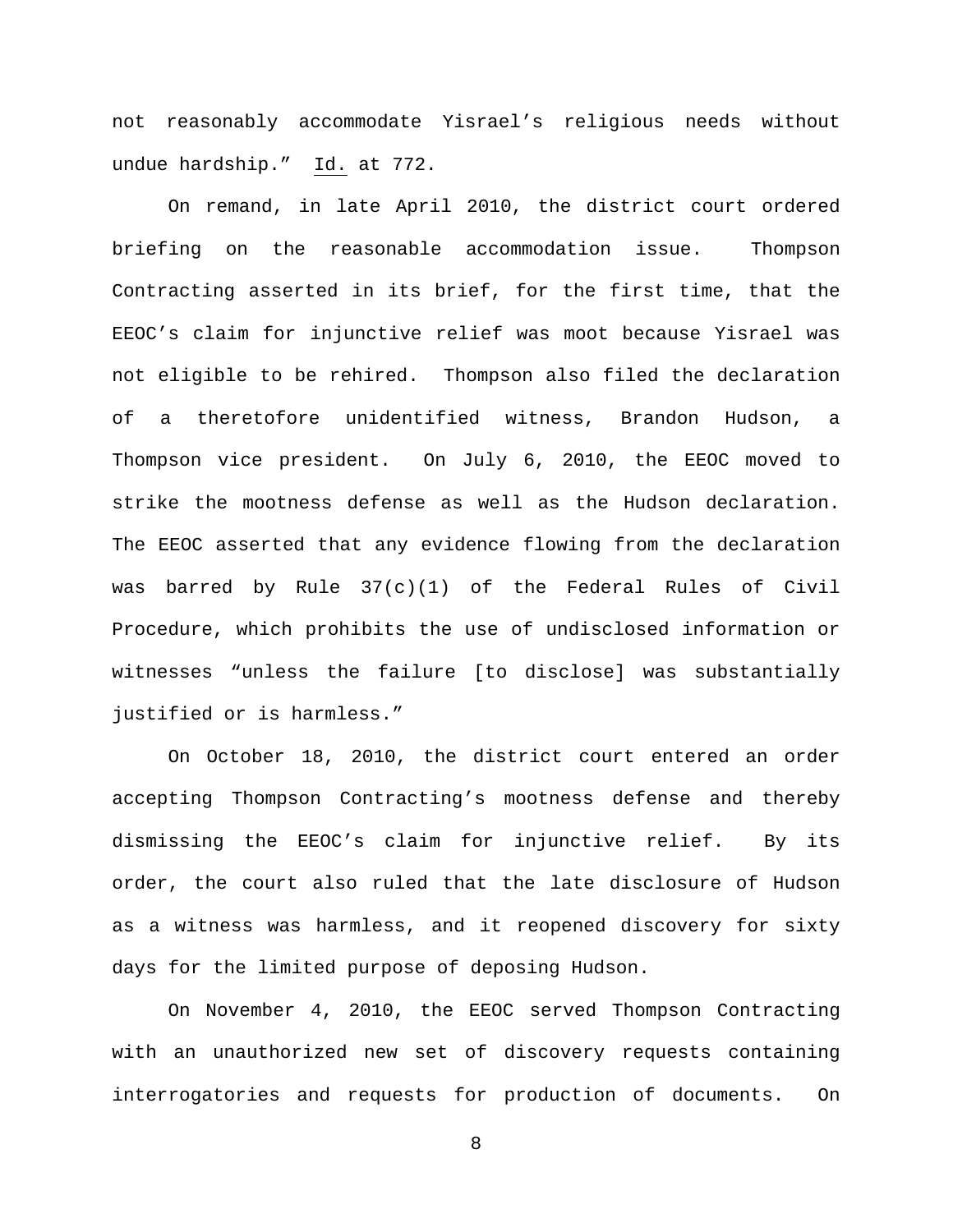December 2, 2010, the EEOC noticed Hudson's deposition for December 7, 2010. On December 7, Thompson sought a protective order shielding it from any additional discovery. In support thereof, Thompson filed another declaration, that of its owner, Bobby Ray Thompson, Jr., indicating that the business was "financially unable to perform or complete the performance of the work or comply with its contractual obligations," and that "[a]ll of the Company's contracts have been assigned to other contractors." J.A. 1406-07. On April 4, 2011, the district court entered a protective order, concluding that additional discovery would be of minimal benefit and was not worth the harm it would cause the defendant.<sup>[3](#page-8-0)</sup> Accordingly, the court closed discovery — depriving the EEOC of an opportunity to depose Hudson — and authorized the parties to file additional briefs on the reasonable accommodation issue.

On June 21, 2011, the district court awarded summary judgment to Thompson Contracting. Relying in part on the Hudson declaration, the court determined that Thompson had satisfied its obligation of providing a reasonable accommodation by offering shift-swapping and paid personal leave, and by making

<span id="page-8-0"></span><sup>&</sup>lt;sup>3</sup> On March 19, 2012, during the pendency of this appeal, Thompson Contracting's board of directors authorized Thompson's dissolution, and articles of dissolution were filed with the Secretary of State of North Carolina on March 23, 2012.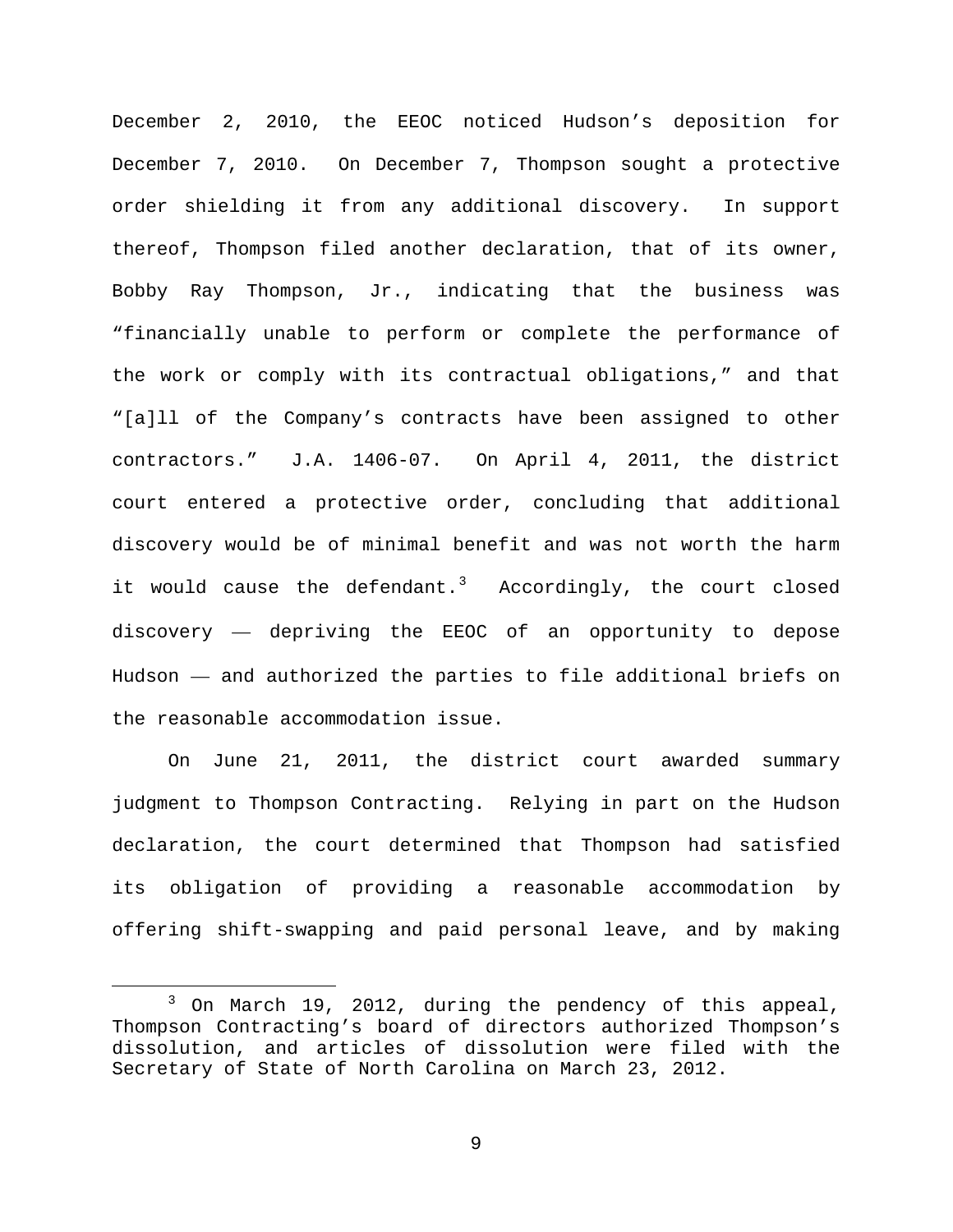efforts to personally accommodate Yisrael. See Thompson Contracting, 793 F. Supp. 2d at 744-45. The court also considered and rejected the EEOC's three proposed accommodations of Yisrael's Sabbath observance: (1) that Yisrael be excused from Saturday work; (2) that Thompson create a pool of substitute drivers; and (3) that Yisrael be transferred to the position of general equipment operator. The court concluded that Thompson had met its burden of showing the first two proposed accommodations would each result in undue hardship, and that Thompson could not be required to offer the third because it reasonably believed that Yisrael would have refused such an accommodation. Id. at 745-47. The EEOC timely noted this appeal, and we possess jurisdiction pursuant to 28 U.S.C. § 1291.

# II.

We review for abuse of discretion a district court's denial of a motion to strike under Federal Rule of Civil Procedure 37(c). Hoyle v. Freightliner, LLC, 650 F.3d 321, 330 (4th Cir. 2011). The entry of a protective order by a district court is also reviewed for abuse of discretion, which "may be found where 'denial of discovery has caused substantial prejudice.'" Nicholas v. Wyndham Int'l, Inc., 373 F.3d 537, 542 (4th Cir. 2004) (quoting M & M Med. Supplies & Serv., Inc. v. Pleasant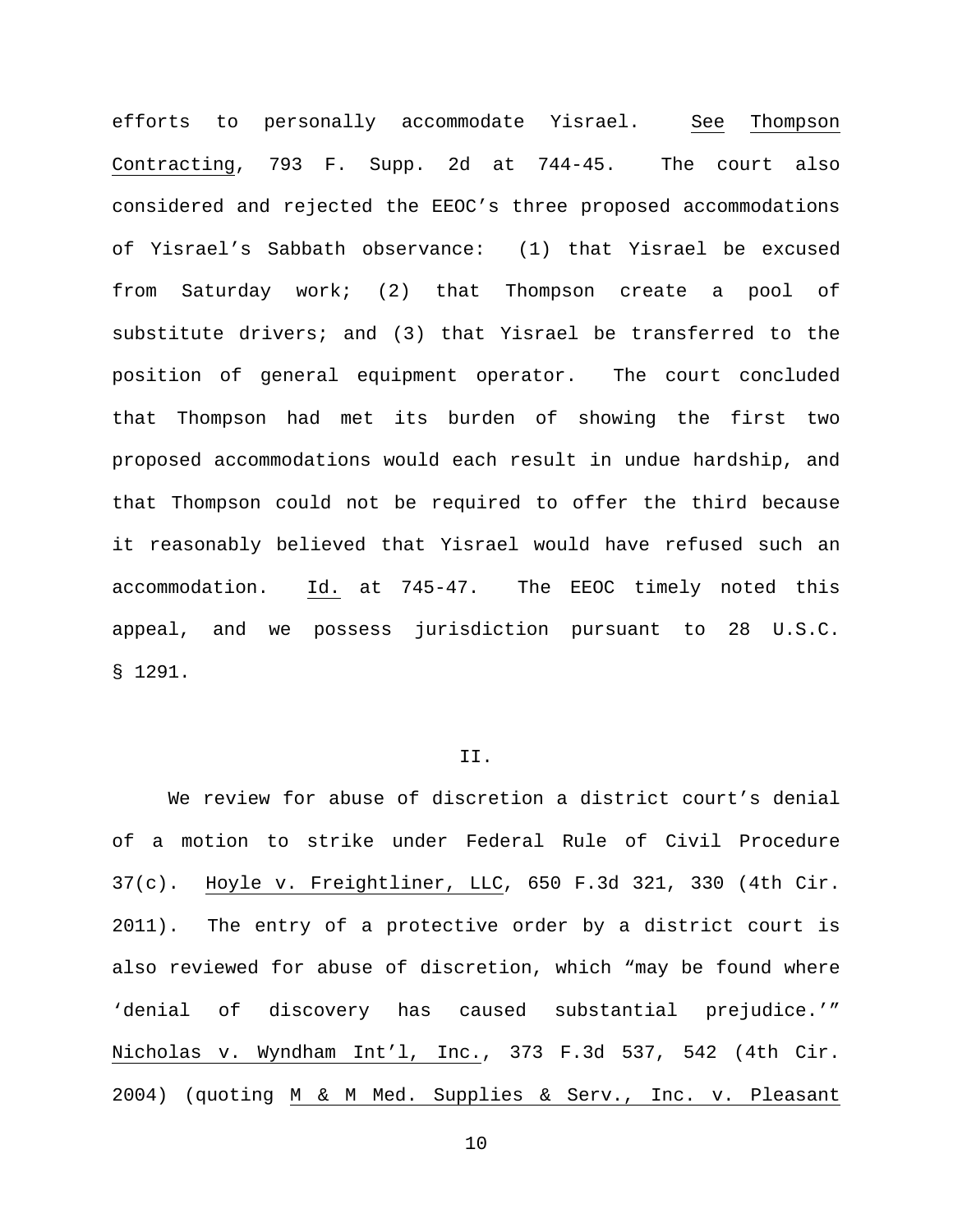Valley Hosp., Inc., 981 F.2d 160, 163 (4th Cir. 1992) (en banc)). We review de novo a district court's award of summary judgment, accepting the facts in the light most favorable to the nonmoving party. Emmett v. Johnson, 532 F.3d 291, 297 (4th Cir. 2008).

### III.

On appeal, the EEOC seeks our resolution of three contentions: (1) that the district court erred in denying the EEOC's motion to strike the Hudson declaration and in granting Thompson Contracting a protective order; (2) that the court erred in awarding summary judgment to Thompson; and (3) that the court erred in dismissing the EEOC's claim for injunctive relief. We address those assertions in turn.

### A.

# 1.

In reviewing the EEOC's initial contention, we turn first to the district court's October 18, 2010 order denying the EEOC's motion to strike the Hudson declaration. If a party fails to make the supplemental disclosures required by Federal Rule of Civil Procedure 26(a) or (e), "the party is not allowed to use that information or witness . . . unless the failure was substantially justified or is harmless." Fed. R. Civ. P. 37(c)(1). The test for evaluating substantial justification and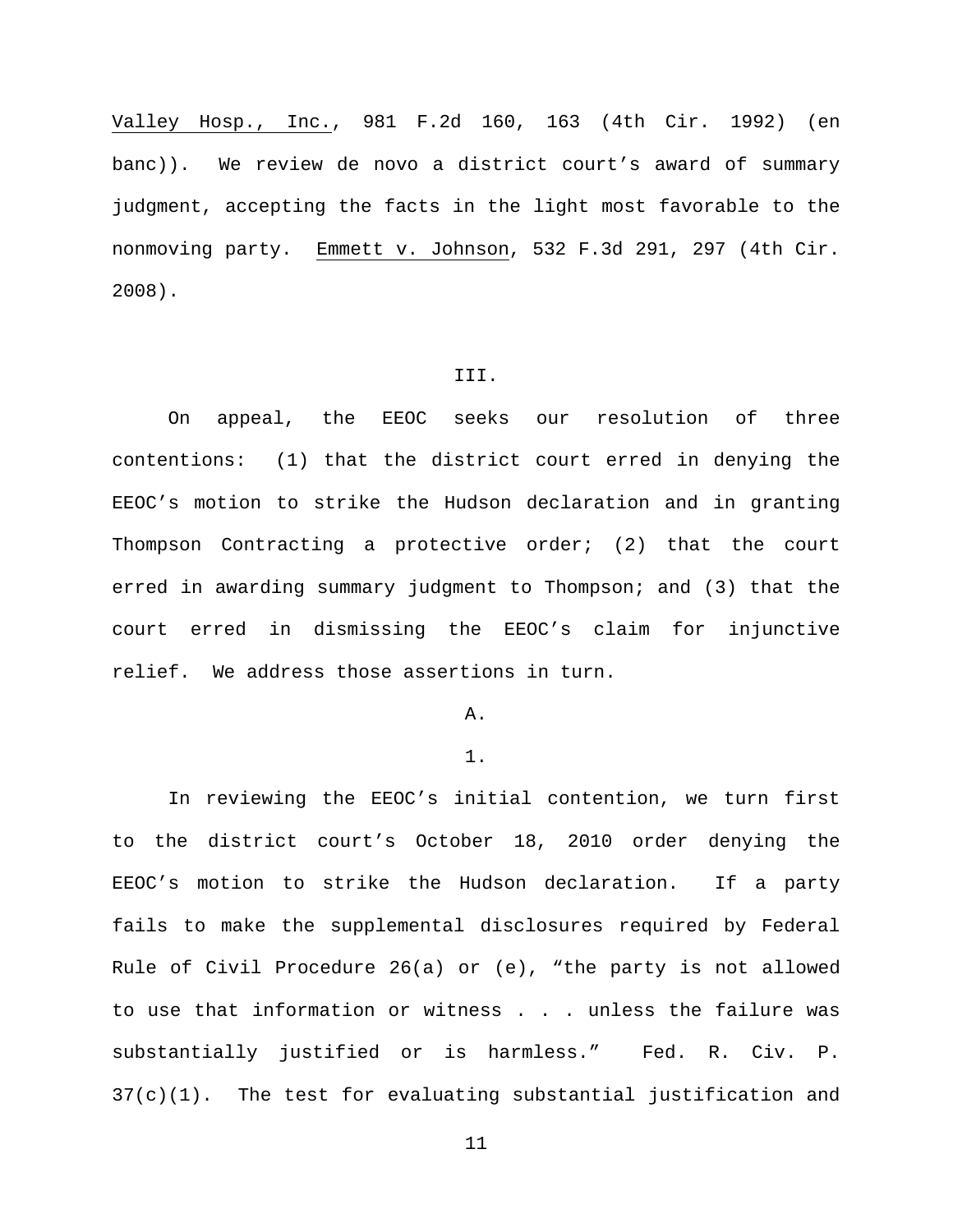harmlessness was spelled out in Southern States Rack & Fixture, Inc. v. Sherwin-Williams Co., 318 F.3d 592, 597 (4th Cir. 2003). Premised on its Southern States analysis, the court concluded that Thompson Contracting's nondisclosure of Hudson and his declaration was harmless, and it reopened discovery to permit the EEOC to depose Hudson.<sup>[4](#page-11-0)</sup> That decision falls well within the trial court's discretion.

2.

The district court thereafter revisited its discovery ruling, granting Thompson Contracting a protective order depriving the EEOC of additional discovery, including an opportunity to depose Hudson. In so ruling on April 4, 2011, the court reiterated that the tardy Hudson disclosure was harmless. The court then assessed the declaration of Thompson's

<span id="page-11-0"></span><sup>4</sup> In our <u>Southern States</u> decision, we identified five factors that a trial court should utilize in exercising its<br>discretion on whether a nondisclosure of evidence was on whether a nondisclosure of evidence was substantially justified or harmless under Rule 37(c):

(1) the surprise to the party against whom the evidence would be offered; (2) the ability of that party to cure the surprise; (3) the extent to which allowing the evidence would disrupt the trial; (4) the importance of the evidence; and (5) the nondisclosing party's explanation for its failure to disclose the evidence.

318 F.3d at 597 (observing that first four factors relate to harmlessness, and final factor relates to substantial justification). Here, the district court weighed the first four Southern States factors, assessing surprise, ability to cure, potential disruption of trial, and importance of the evidence.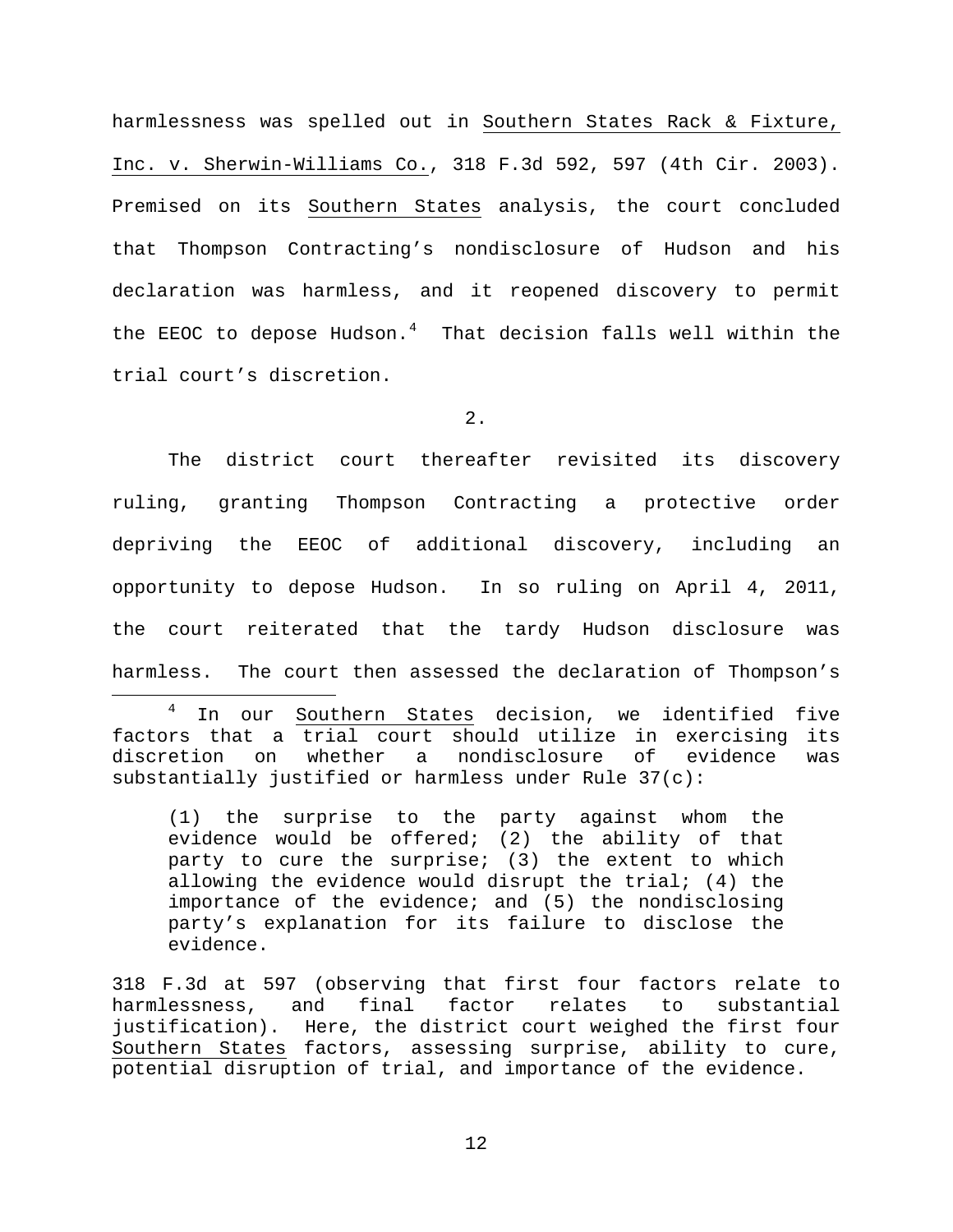owner regarding the company's financial difficulties and concluded that, in such circumstances, Thompson's burden of responding to additional discovery outweighed the likely benefit of such discovery to the EEOC. See Fed. R. Civ. P.  $26(b)(2)(C)(iii)$ .<sup>[5](#page-12-0)</sup>

When the protective order was entered, this case had been pending for more than five years. Thompson Contracting was then in the process of winding down its business and no longer employed several of its witnesses. Meanwhile, the district court had dismissed the EEOC's claim for injunctive relief, and its back pay claim was worth less than \$6000. Additionally, little of the information offered by Hudson was new. For example, Hudson's assertion that an unused dump truck cost Thompson \$520 per day in contract revenue simply supplied a figure for Stafford's deposition testimony that an idle truck resulted in lost revenue. Indeed, the only new items of

<span id="page-12-0"></span> <sup>5</sup> Pursuant to Rule 26 of the Federal Rules of Civil Procedure, a court may limit discovery if it determines that

the burden or expense of the proposed discovery outweighs its likely benefit, considering the needs of the case, the amount in controversy, the parties' resources, the importance of the issues at stake in the action, and the importance of the discovery in resolving the issues.

Fed. R. Civ. P.  $26(b)(2)(C)(iii)$ . On this record, the district court weighed each of those factors prior to its entry of the protective order.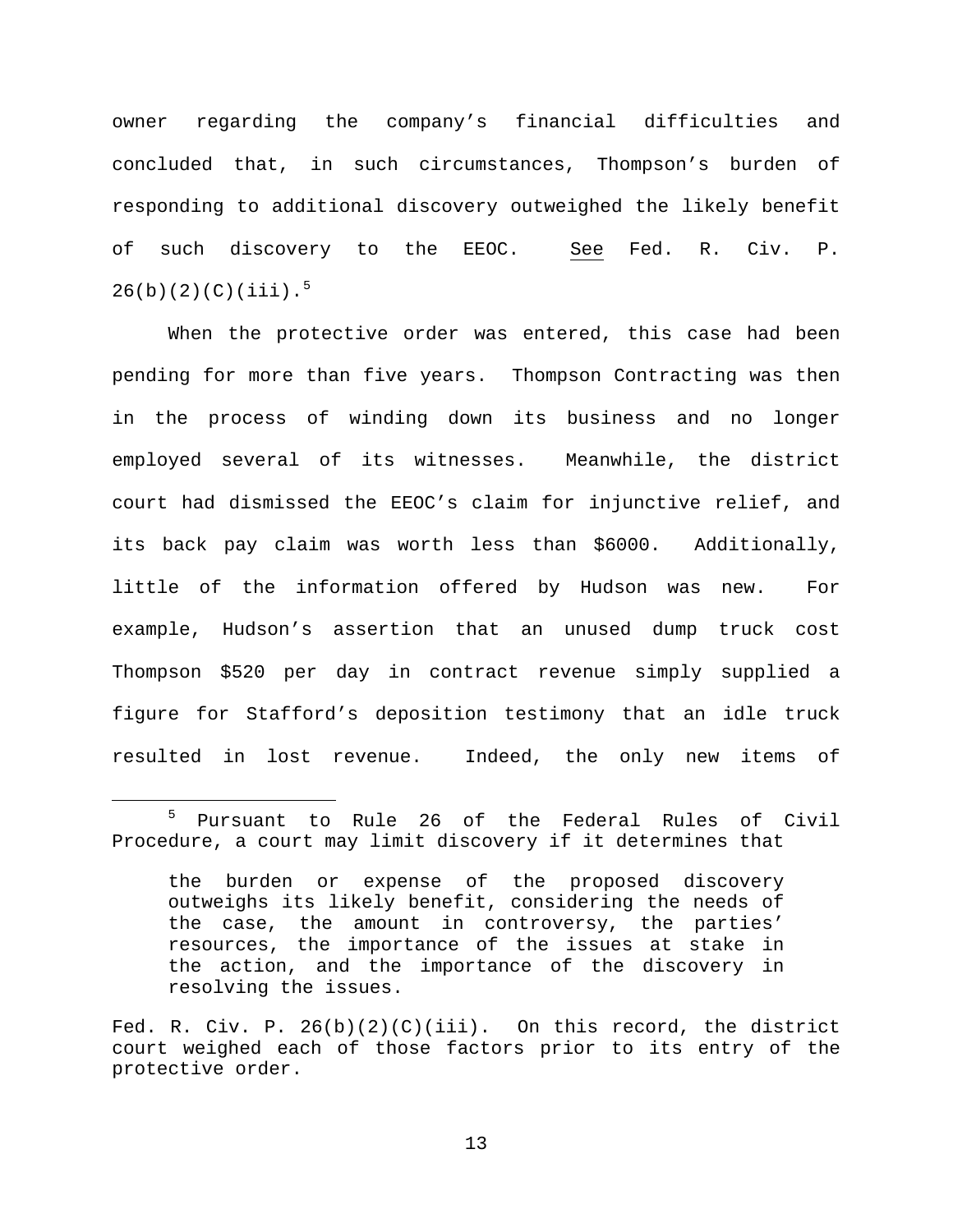information in the Hudson declaration were his assertions that all new dump truck drivers at Thompson were required to train for one week, at a cost to Thompson of \$11-\$12 per hour (\$440- \$480 for forty hours), and that "[d]uring Yisrael's second term of employment, Thompson welcomed substitutions of drivers for work days that fell on a driver's Sabbath." J.A. 1209. Neither assertion  $-$  if true  $-$  is essential to our conclusion that summary judgment was appropriate. Put simply, the limited amount of new evidence offered by Hudson, considered in conjunction with the relatively minor sum that remained in controversy and the decline of Thompson's business, support the proposition that the district court did not abuse its discretion in entering the protective order.

# B.

We thus proceed to the EEOC's contention that the district court erred in making its summary judgment award, which we assess de novo. Pursuant to Title VII, it is unlawful for an employer "to fail or refuse to hire or to discharge any individual, or otherwise to discriminate against any individual with respect to his compensation, terms, conditions, or privileges of employment, because of such individual's . . . religion." 42 U.S.C. § 2000e-2(a). Religion is defined, for Title VII purposes, as "all aspects of religious observance and practice, as well as belief, unless an employer demonstrates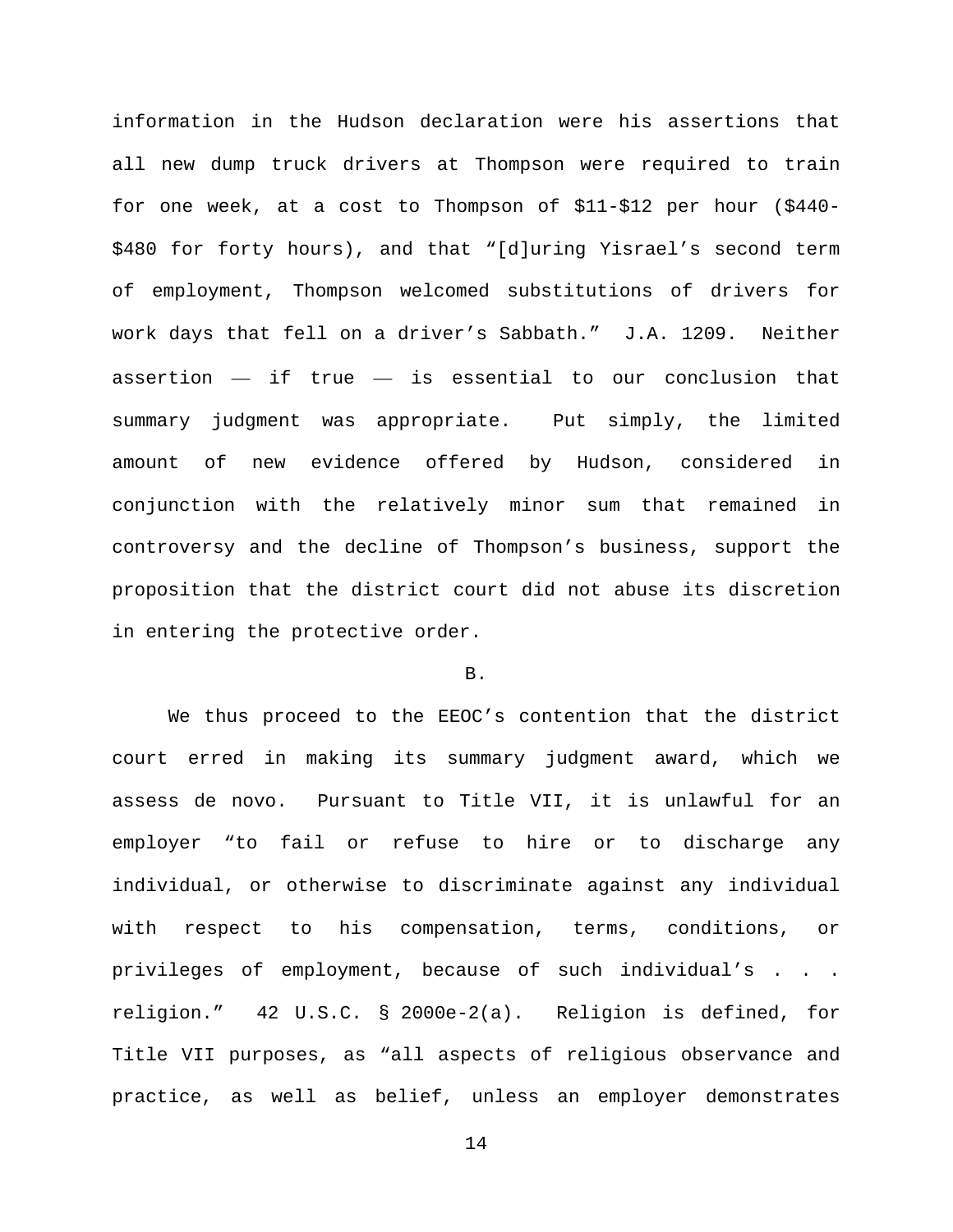that he is unable to reasonably accommodate to an employee's or prospective employee's religious observance or practice without undue hardship on the conduct of the employer's business." Id.  $$ 2000e(j).$ 

In the first appeal in this case, we determined that "the EEOC proffered sufficient evidence of a prima facie case of religious discrimination by Thompson." Thompson Contracting, 333 F. App'x at 770. When a plaintiff has established a prima facie case of religious discrimination under Title VII, the burden of proof shifts to the employer to "demonstrate either (1) that it provided the plaintiff with a reasonable accommodation for his or her religious observances or (2) that such accommodation was not provided because it would have caused an undue hardship — that is, it would have 'result[ed] in more than a de minimis cost to the employer.'" EEOC v. Firestone Fibers & Textiles Co., 515 F.3d 307, 313 (4th Cir. 2008) (alteration in original) (quoting Ansonia Bd. of Educ. v. Philbrook, 479 U.S. 60, 67 (1986)). Although the two prongs of Firestone are "interrelated," Judge Wilkinson therein explained our holding that "the 'reasonably accommodate' and 'undue hardship' inquiries [are] separate and distinct." Id. at 314. The district court's most recent summary judgment award to Thompson Contracting was based on its conclusion that Thompson had satisfied both of the Firestone prongs. We are satisfied to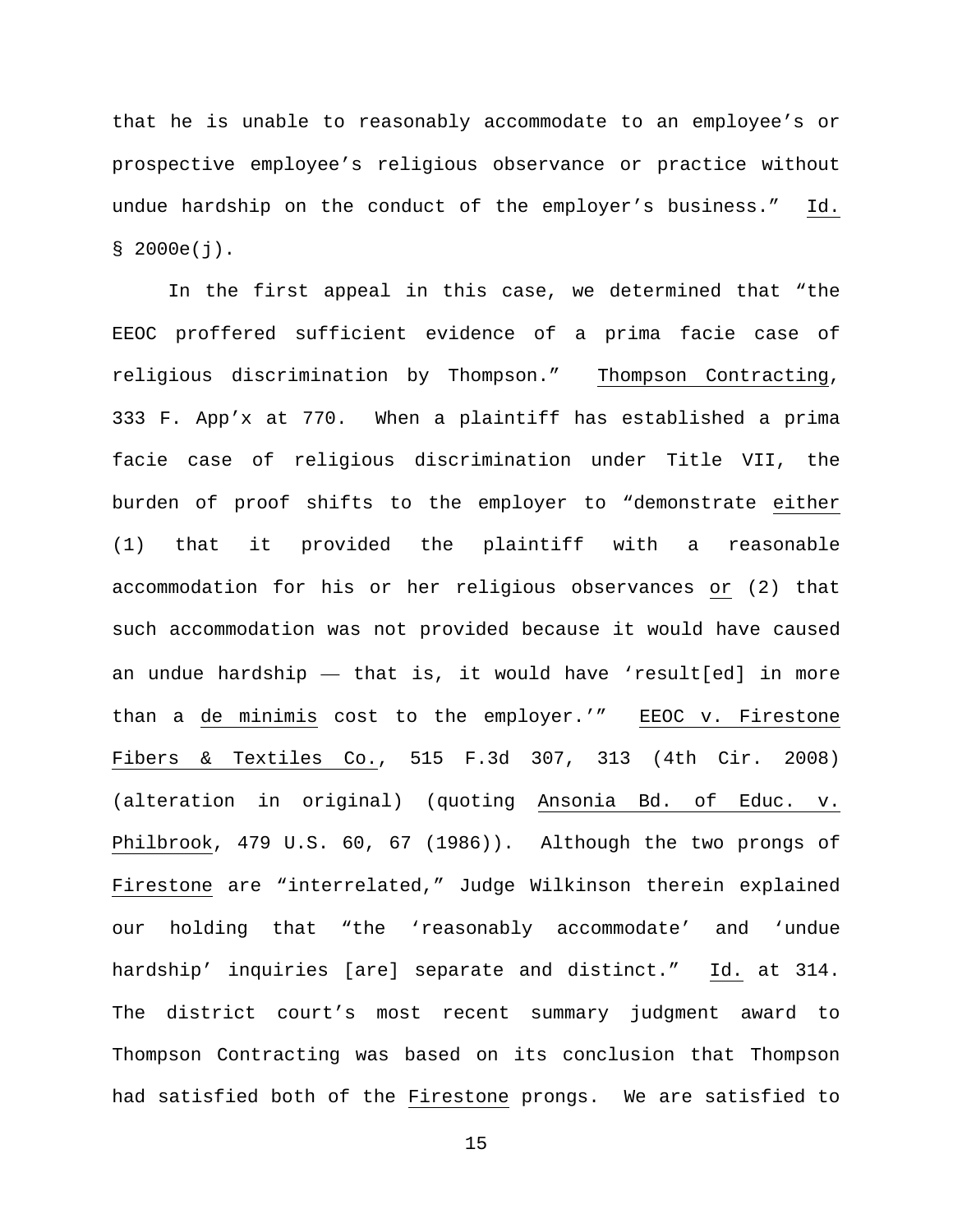affirm on the undue hardship prong only, rendering it unnecessary to reach the reasonably accommodate prong.

In the summary judgment proceedings, the EEOC proposed three accommodations, namely, that Thompson Contracting excuse Yisrael from Saturday work, create a pool of substitute drivers, or transfer Yisrael to the position of general equipment operator. The district court rejected the first two of the EEOC's proposed accommodations after concluding that Thompson had satisfied its burden of showing that each would result in an undue hardship on the conduct of Thompson's business. The court then concluded that Thompson was not required to offer the third proposed accommodation because it reasonably believed that Yisrael would refuse such an offer. For the reasons set forth below, we agree.

1.

First, in asserting that Yisrael could be excused from Saturday work, the EEOC points to Ivan Larios, the general equipment operator for Thompson Contracting who was not required to work on Saturdays. When dump truck drivers were needed on a Saturday, however, it was not uncommon that all of Thompson's dump truck drivers were deemed essential. On February 12, 2005, the specific absence immediately preceding Yisrael's termination, Thompson was compelled to hire thirteen independent contractor dump trucks. Operating one of its own dump trucks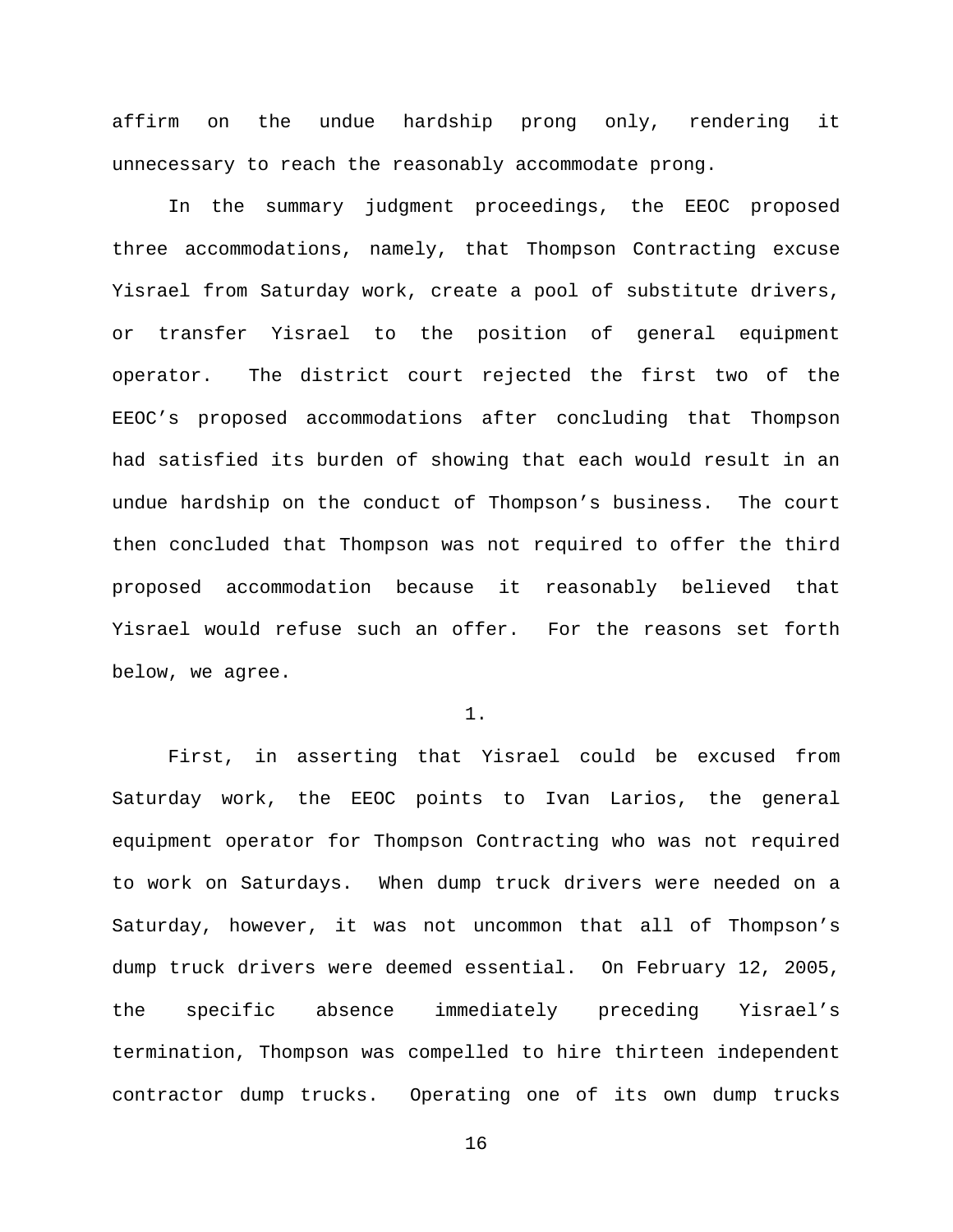cost Thompson around \$100 per day, while hiring an independent contractor dump truck cost much more, \$50 to \$100 per hour. And when one of Thompson's trucks was idle, Thompson was unable to charge for its use, thereby losing revenue. Such a situation is readily distinguishable from that of Larios who, as one of about 200 general equipment operators for Thompson, could be readily excused from Saturday work.

The EEOC also argues that Thompson Contracting could do without Yisrael for Saturday work because such work occurred infrequently. The EEOC emphasizes that, during Yisrael's eleven-week second period of employment, Thompson scheduled only three Saturday work sessions. That fact would not lessen the burden on Thompson, however, on a Saturday when all of its dump truck drivers were needed. At such times, any work left undone by Yisrael's idle truck would necessarily be completed by Thompson's other drivers, or by the hired independent contractors, or not at all. Mandating that Thompson's other dump truck drivers pick up the slack caused by Yisrael's absence from work is an unacceptable alternative, in that we have recognized that "an employer is not required to accommodate an employee's religious need if it would 'impose personally and directly on fellow employees.'" Firestone, 515 F.3d at 317 (quoting Chalmers v. Tulon Co. of Richmond, 101 F.3d 1012, 1021 (4th Cir. 1996)). If Yisrael's work was to be performed by the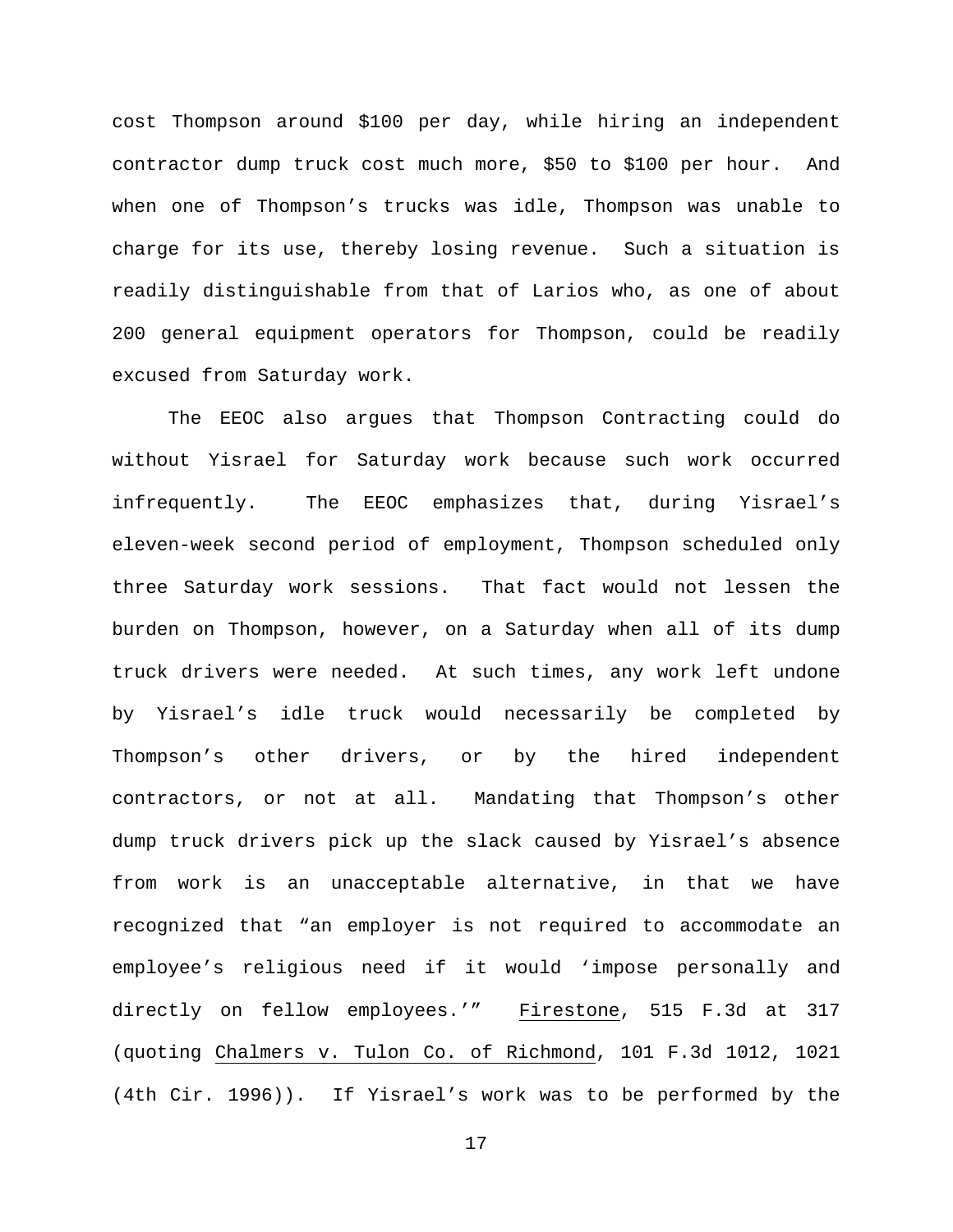independent contractor dump trucks, it would cost substantially more than Yisrael's labor. And even if Yisrael's unfinished work was made up during the following week, Thompson would lose contract revenue for any Saturday that Yisrael's dump truck sat idle. Put simply, we agree with the district court that

[c]ommon sense dictates that either Thompson hired at least one of the independent contractors to make up for Yisrael, the drivers worked harder to make up for his absence, or a combination of both. Guaranteeing every Saturday[] off for Yisrael would inevitably result in an undue hardship to Thompson.

Thompson Contracting, 793 F. Supp. 2d at 745. As a result, the district court did not err in concluding that excusing Yisrael from Saturday work would impose more than a de minimis cost on Thompson, resulting in an undue hardship on the conduct of its business.

2.

Second, the EEOC contends that Thompson Contracting failed to satisfy its burden of showing that the EEOC's second proposed accommodation — securing an alternate driver from among Thompson's other employees — would result in a cost that was more than de minimis. In rejecting that proposal, the district court correctly observed:

The EEOC's proposed substitute driver system would utilize either existing drivers or insure additional drivers. Substituting existing drivers, however, does little to address Thompson's difficulties. On every Saturday that Yisrael was asked to work, Thompson also had all of its other three dump truck drivers working.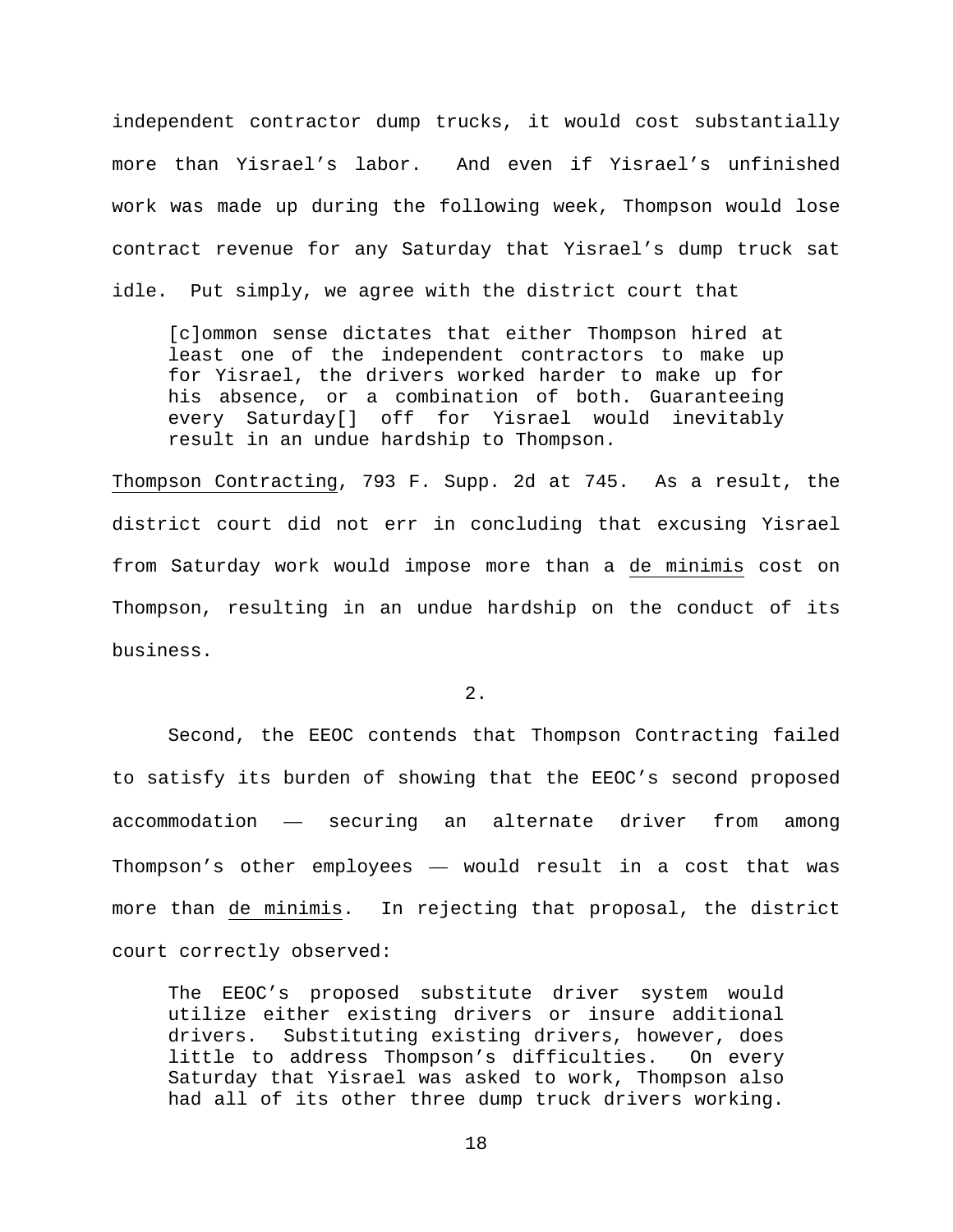Besides the dump truck drivers, Thompson only had four other licensed and insured CDL drivers, all of which<br>could also drive a dump truck. On at least two could also drive a dump truck. occasions, December 3rd and 17th, Thompson was already using all these available insured CDL drivers when Yisrael could not work. Thus, substituting existing drivers for Yisrael is not a reliable solution.

Thompson Contracting, 793 F. Supp. 2d at 746 (footnote omitted).

Notably, the EEOC takes no issue with the foregoing factual recitation. It instead argues that there were available substitute CDL drivers on Saturday, February 12, 2005. Recognizing that an alternate dump truck driver would not always be available from within the ranks of Thompson Contracting's CDL drivers, the EEOC suggests that Thompson could have secured a substitute from among the small number of its general equipment operators who possessed a CDL. Those employees, however, had not been hired as CDL drivers, were not identified on Thompson's liability insurance policies, and had never driven Thompson's dump trucks. In order for them to serve as proper substitutes for Yisrael on intermittent Saturdays, they would need to be recruited, trained, and qualified for the company's liability insurance, plus pass a road test. As the district court recognized in this regard,

[t]hese extra costs would make little sense merely to provide an occasional substitute driver for another worker. Moreover, makeup days are inherently on short notice, so Thompson would need to have several such substitute drivers to ensure one would be available when needed.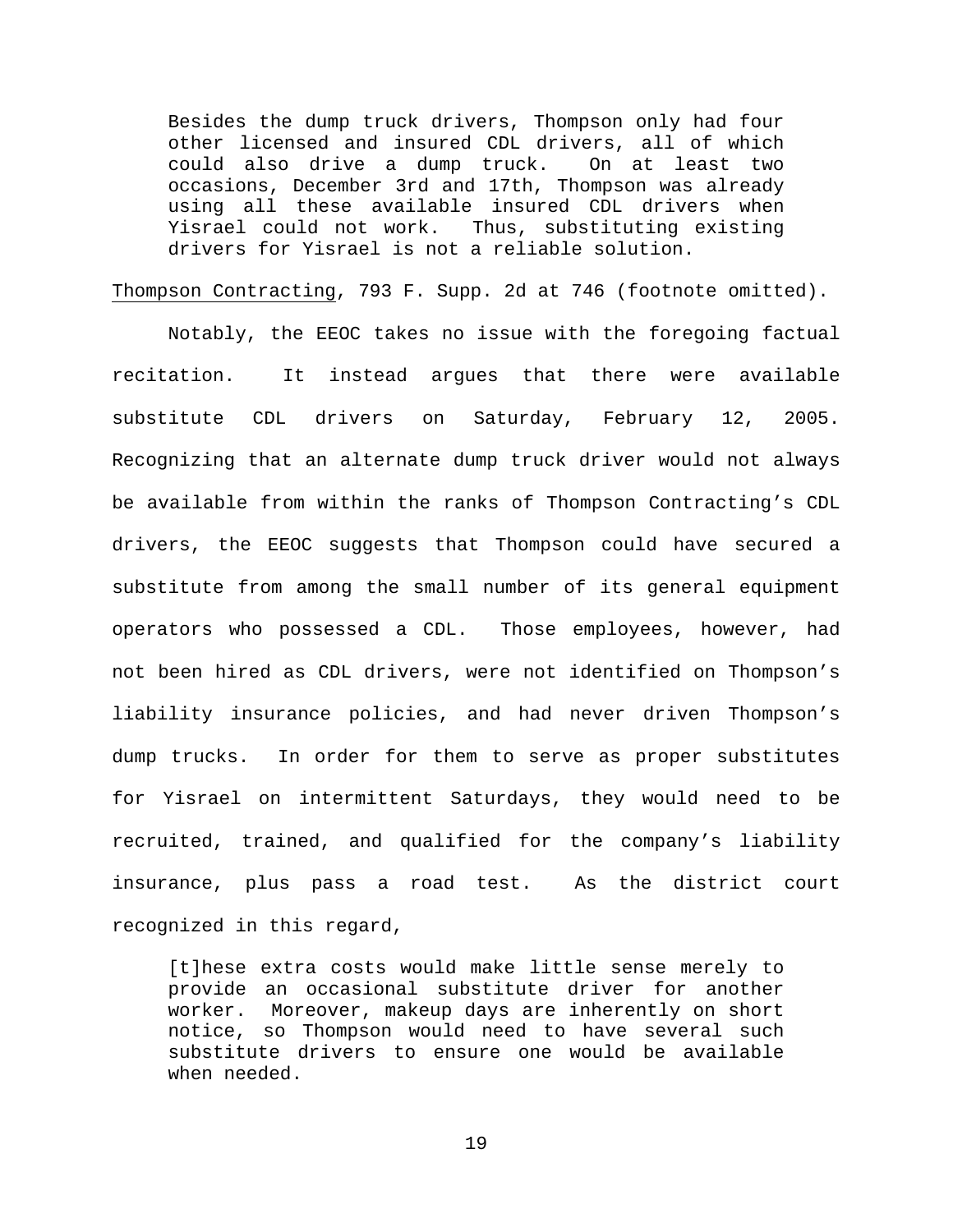Thompson Contracting, 793 F. Supp. 2d at 746. In these circumstances, we agree with the district court that creating a pool of substitute drivers would impose more than a de minimis cost on Thompson, and would therefore impose an undue hardship on the conduct of its business.

3.

Finally, the EEOC proposes — as its third alternative that Thompson Contracting could have accommodated Yisrael by transferring him to the position of general equipment operator. That accommodation was first proposed by the EEOC in response to Thompson's initial motion for summary judgment, that is, prior to the first appeal. The only record support for the proposition that Yisrael might have accepted such a transfer is in his affidavit of June 18, 2007, filed post-discovery, in which he asserts that he "would have accepted a general equipment operator position had it been offered." J.A. 1203. In rejecting that proposed accommodation, the district court declined to credit Yisrael's affidavit assertion, finding it contrary to his deposition testimony of December 11, 2006. The court also concluded that Thompson was not obliged to offer Yisrael a transfer to general equipment operator because it reasonably believed that such a transfer would be refused. On appeal, the EEOC maintains that the court erred in disregarding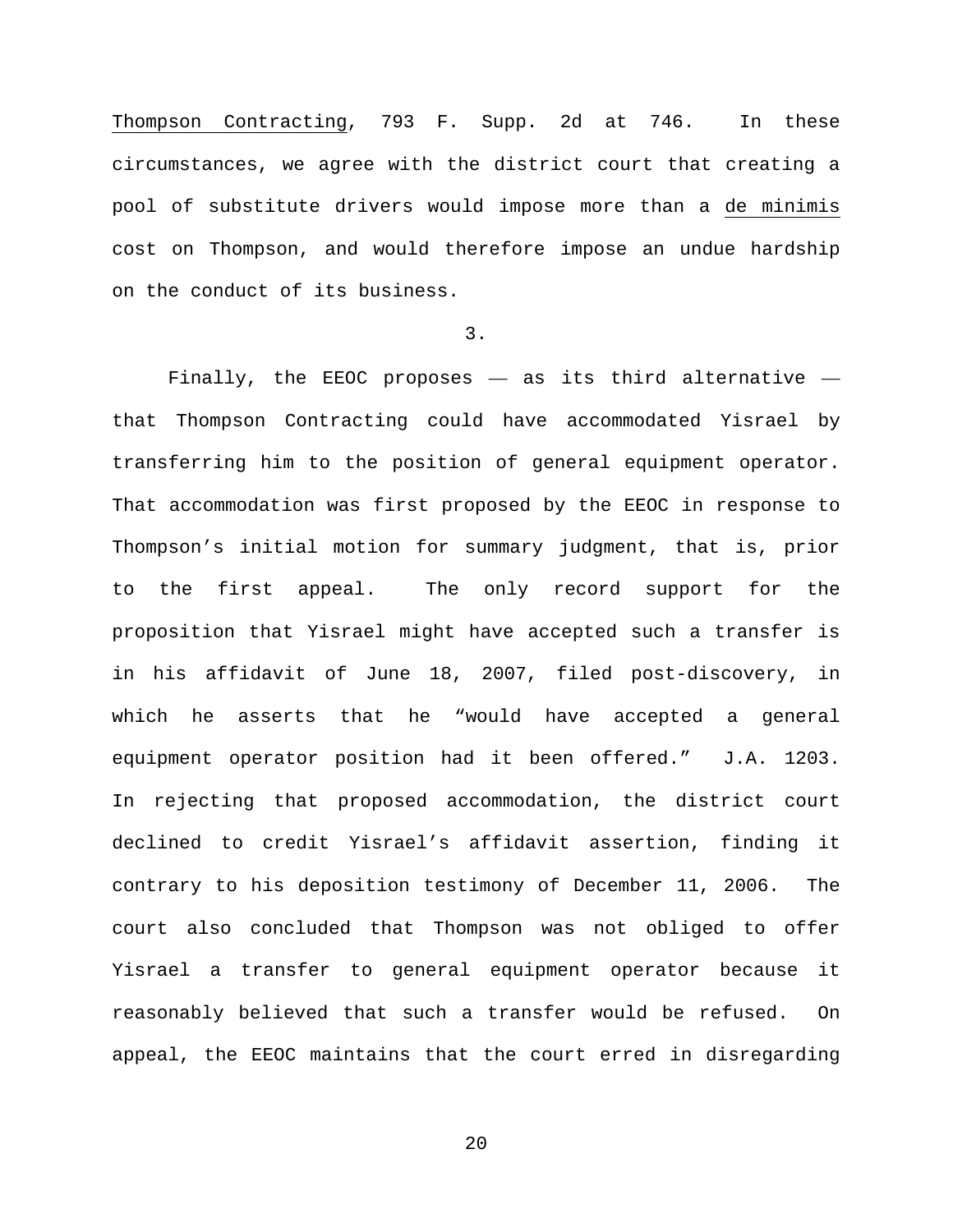Yisrael's affidavit and in concluding that Thompson reasonably believed that Yisrael would have rejected a transfer.

In this Circuit, it is settled that a conclusory affidavit, conflicting with an earlier deposition, is not alone sufficient to create a triable issue of fact. Evans v. Techs. Applications & Serv. Co., 80 F.3d 954, 962 (4th Cir. 1996) (citing Rohrbough v. Wyeth Labs., Inc., 916 F. 2d 970, 975 (4th Cir. 1990) ("A genuine issue of material fact is not created where the only issue of fact is to determine which of the two conflicting versions of the plaintiff's testimony is correct." (internal quotation marks omitted))). Here, the record reflects that Yisrael had twice sought and specifically applied for the position of dump truck driver with Thompson Contracting. In his deposition, Yisrael again confirmed that he preferred driving the dump truck over other duties, stating that he was "hired as a dump truck driver, and that's what I expected to do." J.A. 536. Notably, Yisrael was never directly asked during his deposition whether a transfer to general equipment operator would have been accepted, as he later asserted in his affidavit. It is thus arguable that Yisrael's deposition testimony and his affidavit are not in irreconcilable conflict.

Assuming the veracity of the Yisrael affidavit, however, we are satisfied — as was the district court — that Thompson Contracting was not obliged to offer a transfer as an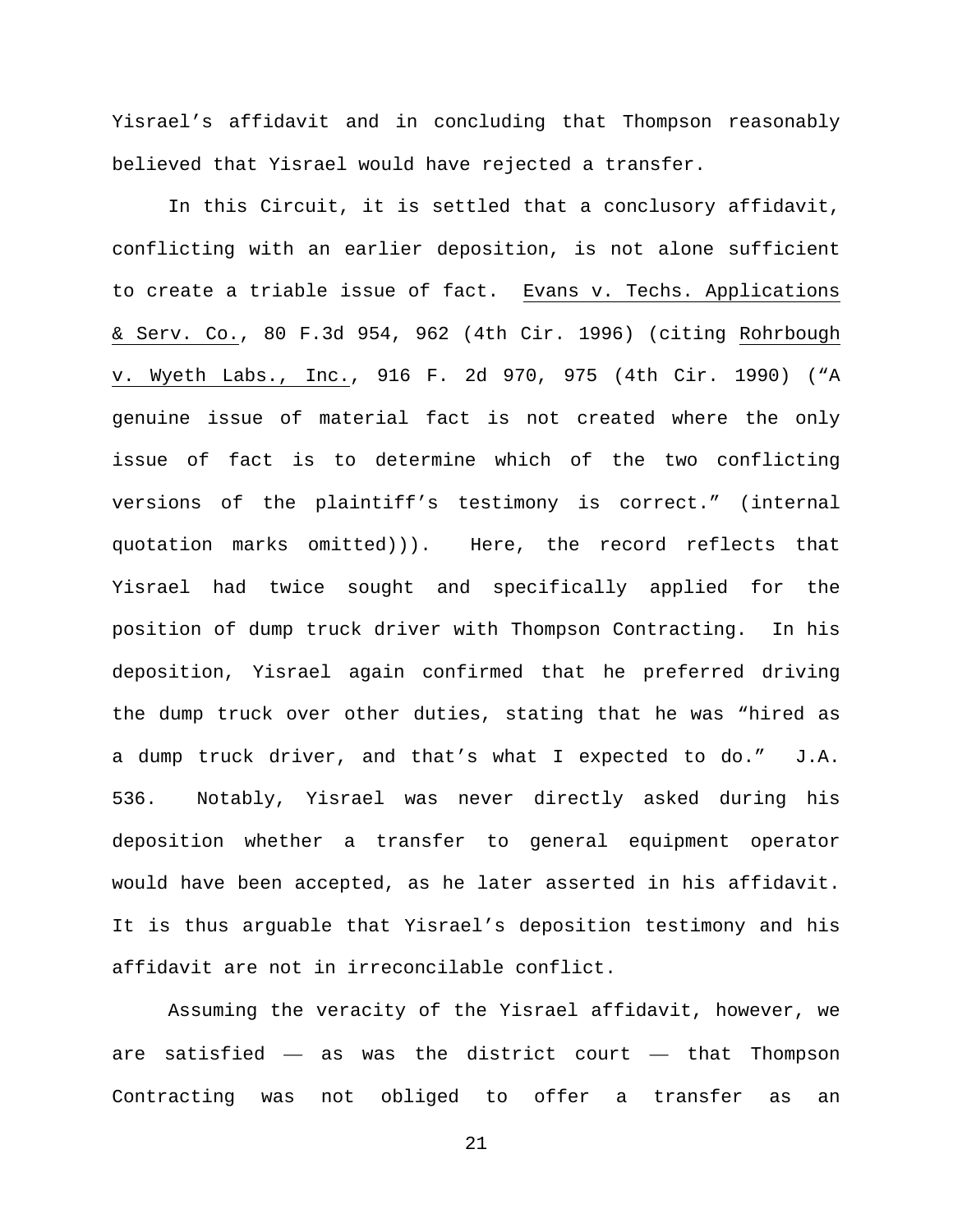accommodation. That Yisrael might have accepted a transfer does not resolve this appeal in favor of the EEOC, because it is clear from the record that Thompson reasonably believed that Yisrael would not have agreed to change positions. Lowe, Yisrael's immediate supervisor and Thompson's Director of Production, explained that "[i]f you asked [Yisrael] to get out of the truck to pull string or to shovel a little curb, he would have a lot of mouth," and he would make comments to the effect of "'I'm not a shovel person.'" J.A. 1104. Lowe specified that Yisrael "thought he was a truck driver and that was all," and that Yisrael "would just moan and complain all of the time if he wasn't driving a truck." Id. Accepting the evidence in the light most favorable to the EEOC, it is clear that Thompson reasonably believed that Yisrael would not have accepted a transfer to general equipment operator. Furthermore, Thompson was not required to offer Yisrael an accommodation that, on the basis of his actions, the company reasonably believed would be refused. See Wisner v. Truck Cent., 784 F.2d 1571, 1574 (11th Cir. 1986) ("The concept of accommodation does not require the employer to tender employment arrangements that, based on the employee's own actions, it reasonably believes will be refused.").

Put succinctly, Thompson Contracting was not obliged to offer Yisrael a transfer to general equipment operator, and it